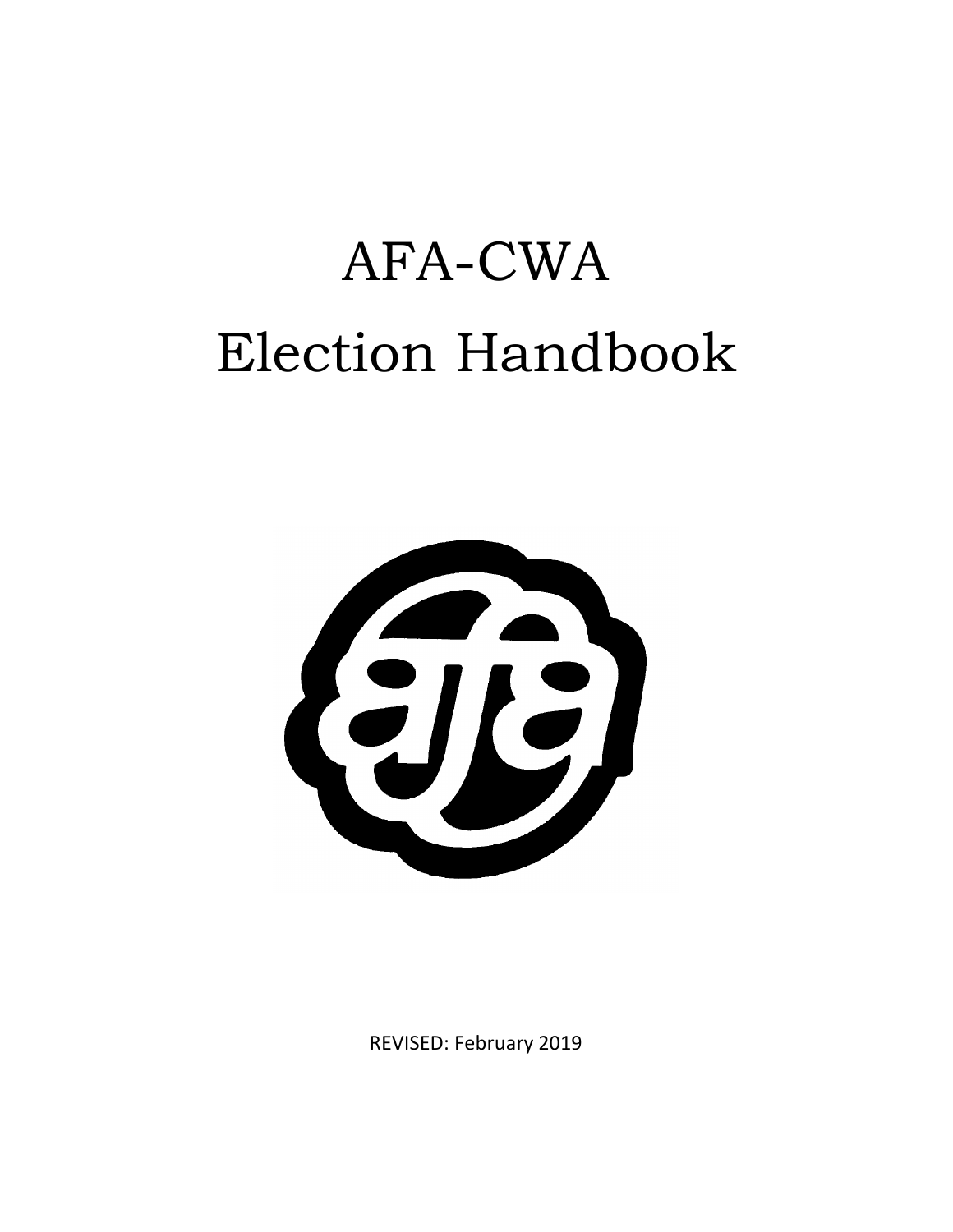# **INTRODUCTION**

Democratic elections, with secret ballots, are at the heart of the democratic process. In theory, they legitimize both the elected leaders and the policies they advocate on behalf of the membership or populace. But rarely, in any country or organization, is the election process that simple or straightforward.

Election procedures are established so that all parties involved are aware of the rules and to ensure fairness, with all candidates required to play by the same rules. Some rules for labor union elections are required by federal law.

The Labor-Management Reporting and Disclosure Act (LMDA) of 1959, which is commonly known as the Landrum-Griffin Act, protects the rights of union members to nominate and vote for candidates for union office, to attend union meetings, and to participate in the deliberation of union business. With respect to union elections, the Landrum-Griffin Act establishes the maximum length of office for a union officer, guarantees members in good standing the right to vote and specifically prohibits the use of union or company funds to promote the candidacy of any person running for union office.

Every union is required by the Act to incorporate these election safeguards into its constitution bylaws. If a violation of the constitution is alleged, a member can seek to enforce the union's duties through the union's constitution and bylaws internal dispute resolution procedures and, if still unresolved after exhausting that process, through the Department of Labor.

The purpose of this handbook is to provide a quick reference guide for candidates and campaign workers about the rules in AFA-CWA's Constitution & Bylaws for Local Council elections. It is not intended to supplant the actual constitutional language. References are provided throughout this handbook for your convenience in locating exact language for Local Council elections in AFA-CWA's Constitution & Bylaws.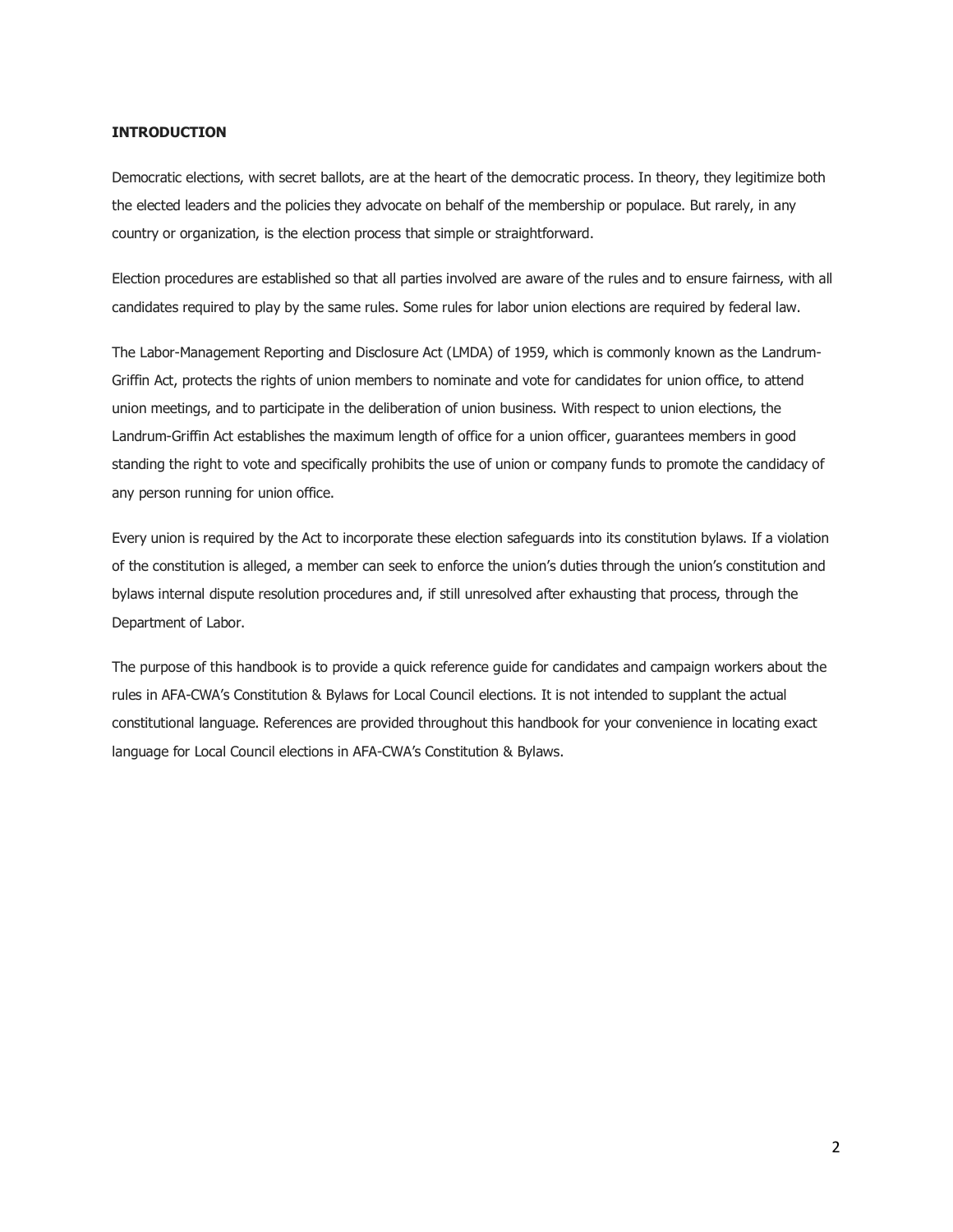## **I. Local Council Structure**

{Article III C.}

AFA-CWA's Constitution & Bylaws provides for Local Councils to have the following elected officers: President, Vice President and Secretary. Additional officer positions designated as "Local Council Representatives" may be established by action of the Council.

## **II. Nomination and Election Process Overview**

{Article VIII; Section IX}

AFA-CWA utilizes both a paper ballot system and an electronic ballot system for officer elections and contract ratification ballots. Both means of voting outlined in our Constitution & Bylaws follow the strict guidelines set forth by the Department of Labor.

AFA-CWA's policies provide for a two-step ballot process. The first is a nomination ballot which is an electronic ballot where you indicate the name of your nominee through the search engine provided on the balloting site. Please ensure that the person you nominate wishes to serve in the position! The second step is the election ballot, which bears the names of the persons nominated who are committed to serve in that office. The nomination process is like a primary election, while the election process is like a general election.

#### **A. The Nomination Process**

{Article VIII C.1.; Section IX.F}

The nomination process begins four to five months before the start of a new term of office. A complete schedule for elections can be found on the AFA-CWA Election website www.afacwa-elections.org . The International office mails a letter of instruction, a nomination ballot and a "Commitment to Serve" statement to each active member of a local council where an election is required.

If you are an active member in good standing, you have the right to nominate one person who is committed to serve for each position being elected. It is your responsibility to determine whether your proposed candidate is committed to serve. Your candidate's name cannot be placed on the election ballot unless she or he has signed a Commitment to Serve statement or checked the block provided for this purpose on the return envelope for the nomination ballot.

You may also nominate yourself for a position by signing the "Commitment to Serve" statement and writing in your name for the office you wish to fill.

In order to appear on the election ballot, each person must have a minimum of two (2) nominations.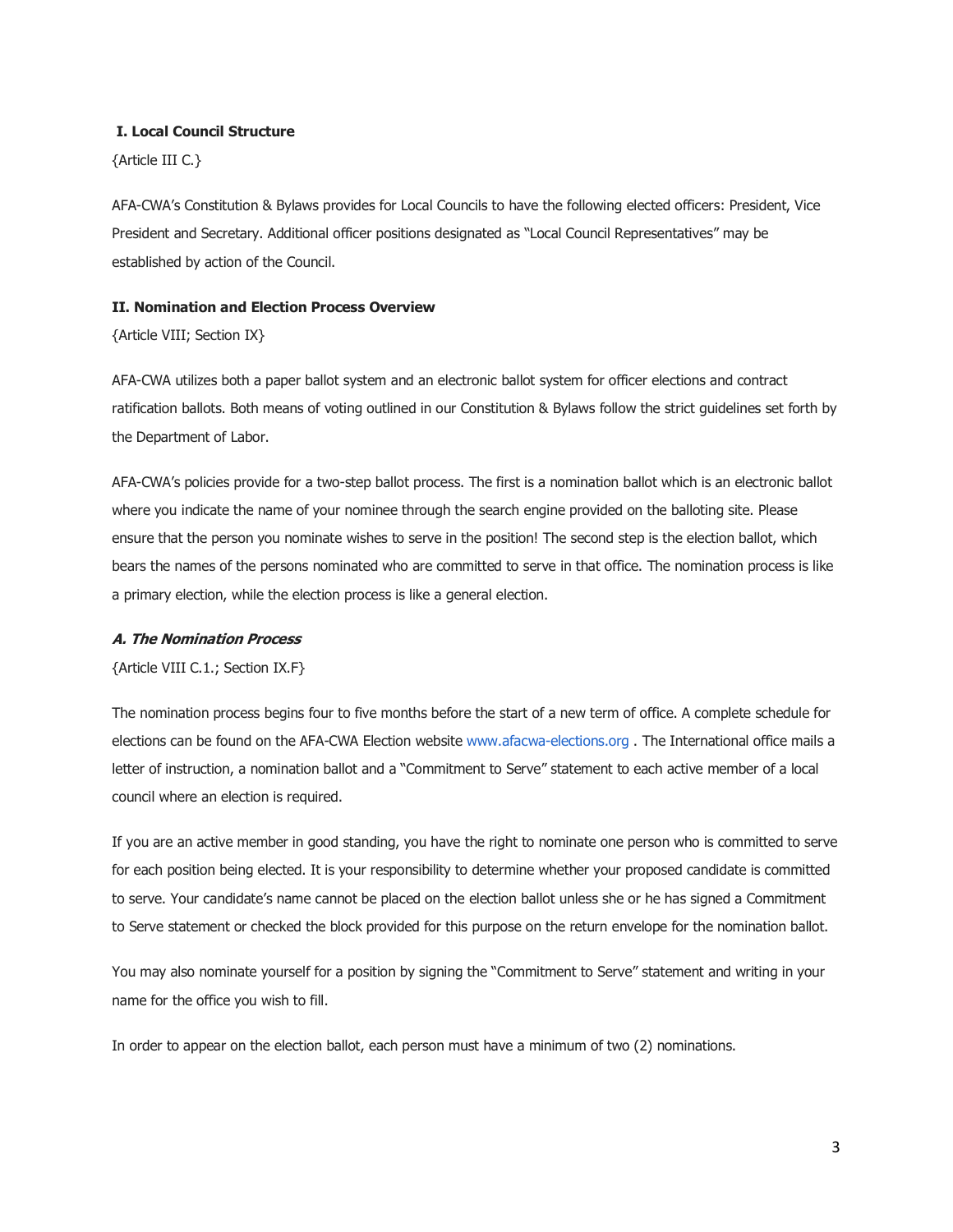#### **B. Contacting Nominated Candidates**

# {Article VIII C.1.f (2)}

When a member receives at least two nominations and has completed a Commitment to Serve statement, that member will automatically be placed on the election ballot. If the member has not completed a Commitment to Serve statement, the AFA-CWA Membership Services Department will contact the individual by phone and/or email. The member must contact the AFA-CWA Membership Services Department within 14 days or their name will not appear on the election ballot.

#### **C. Officers at Newly Organized Carriers**

{Article III A.2.; Article VIII C.1. a}

When a new carrier's flight attendants vote to affiliate with AFA-CWA, two transitional local council officers are appointed until a successor is elected. The term of office for the Transitional Local Council President and Secretary shall commence upon certification of the election results and expire upon certification of the election of regular Local Council Officers or three (3) years, whichever occurs first.

After an initial contract is ratified the election process for regular officers will be initiated.

#### **D. The Election Process**

{Article VIII C.2.; Section IX F, L and H}

Election ballots or electronic voting instruction and notifications are mailed to each Flight Attendant before the start of a new term of office with the names of the nominees for each Local Council office listed in alphabetical order. Where no one is nominated or only one flight attendant has indicated a Commitment to Serve, you will see a blank or only one name.

Even at this point, you can decide to be a candidate for office by announcing a write-in campaign. If a paper ballot is being used your name will not appear on the election ballot and must be handwritten in the space provided on the ballot. If the elections are being conducted via electronic ballot, the members wishing to vote for you must search for your first or last name in the search function of the online ballot system. Running a successful write-in campaign requires extra effort on your part because your flying partners will need to be informed about your candidacy.

On the count date, ballots are validated and tallied by AFA-CWA staff serving on the Ballot Certification Committee. The count can be witnessed by any interested Member in good standing who attends at her or his own expense. The eligible candidate receiving the greatest number of election votes will be certified as the officer-elect. There is no requirement that the successful candidate receive a majority of the valid ballots returned.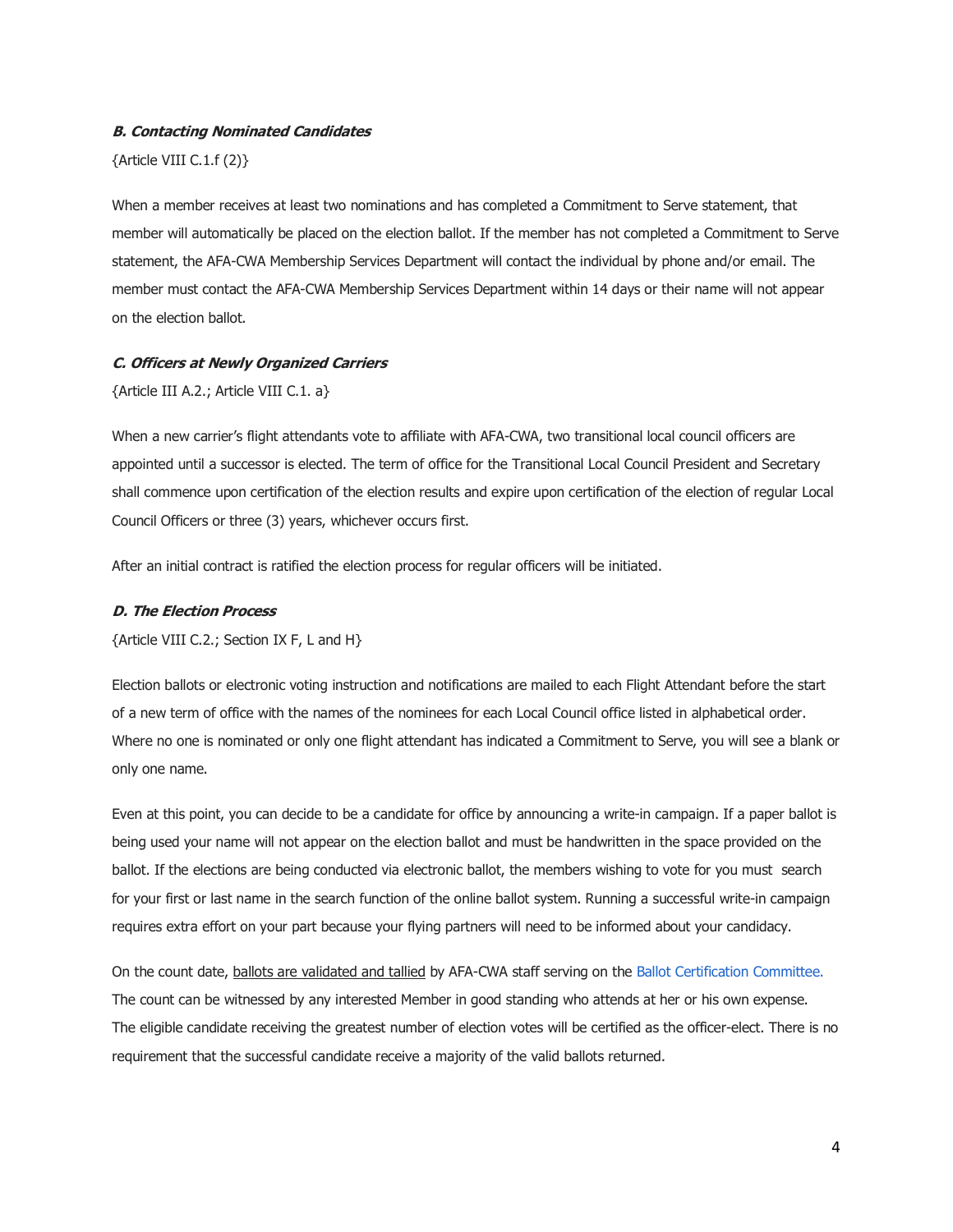In the event of a tie between two or more nominees in the election process, a third secret mail ballot will be circulated as soon as practical after the initial balloting is completed.

Certified election results for all category elections are mailed to successful candidates. Members may access the results via the AFA-CWA Election Website www.afacwa-elections.org

# **III. Voting Procedures**

# **A. Right to Vote**

{Section IX B.2}

All active members in good standing have the right to vote. Ballots or Voting Notices and Instructions are mailed to every member including those members on a leave of absence. Flight attendants with a contract, who have fallen behind on dues, can bring themselves into compliance before the ballots are counted (Paper ballot) If you were not an active member in good standing when the ballots were mailed, your status and dues standing will be verified on the count date.

If your elections are being conducted with an electronic ballot, all flight attendants in your Local will receive the Voting Notice and Instructions. While you may be permitted to cast a ballot via the telephone or Internet, your status and standing prior to the mailing will determine your eligibility. A member not in good standing during the vote can make themselves eligible by updating their status or standing. . If you have questions regarding your standing or status, please contact the AFA-CWA Membership Services Department.

You only have a right to vote in local elections in the council where you hold your membership.

# **B. Secret Ballot**

{Section IX F.12.b(3)}

1. PAPER BALLOT: You receive from the International Secretary-Treasurer two envelopes and a letter of instruction. One envelope is boldly marked

"Ballot." The other is marked "Transmittal," is pre-addressed to AFA-CWA, and bears your voter identification label. The same actions are required for both the nomination and election processes.

You put your ballot into the envelope marked "Ballot," seal it and then put the envelope into the transmittal envelope. The transmittal envelope must have your voter ID label to be valid. In case of a duplicate ballot, your legible signature and printed name must appear on the envelope.

Before opening any transmittal envelopes, the vote count process begins with verifying the eligibility of each voter. This is why the voter ID label must not be removed or, in the case of a duplicate ballot, your signature and printed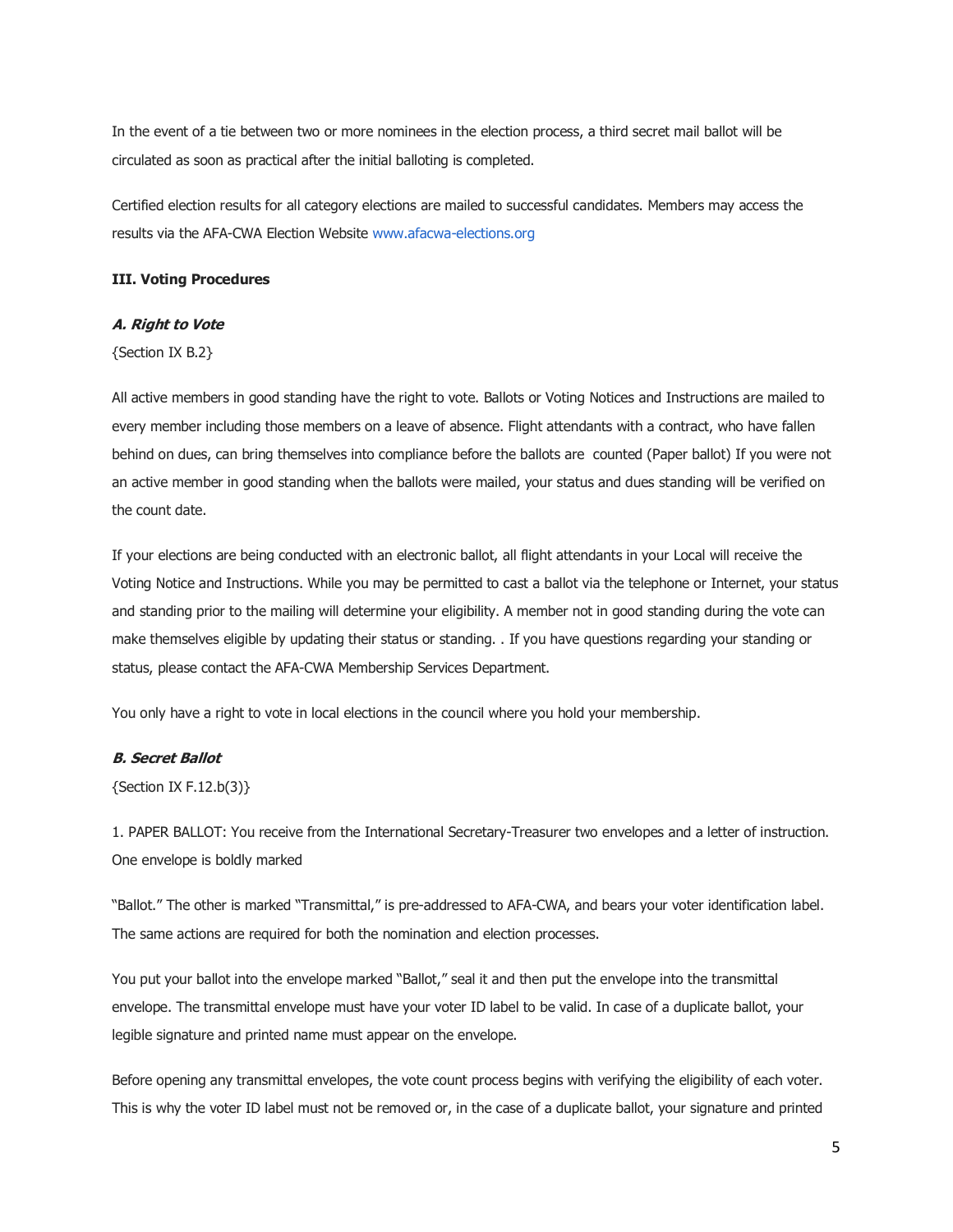name must appear on the transmittal envelope. During the actual count of the ballots, the transmittal envelope, the only item with identifying information, must be opened and completely separated from the Ballot envelope before the Ballot envelope is opened.

2. ELECTRONIC BALLOT: Each member receives the Voting Notification and Instructions (VNI) just prior to the polls opening. This notice contains a personal 16-digit personal activation code which allows the member to enter the ballot. A new activation is needed for all ballots. Once the activation code is entered into the ballot system, a username will be generated, the member then creates a password. Using these credentials the member then enters the ballot and casts their vote. Once a member casts a vote, that vote is final and cannot be changed..

\*\*Note: Interim participation reports will not be provided for LEC Officer Elections.

## **C. Duplicate Ballots – Spoiled or Not Received (Paper Ballot)**

{Section IX F.7}

1.Every active member in good standing has a right to a duplicate ballot. If you did not receive a ballot, or spoiled (mismarked) your ballot, you may request a duplicate from the AFA-CWA International office, who will distribute all duplicate paper ballots or activation codes for electronic ballots.

A record must be kept of all duplicate ballots and the reason they were issued. If two ballots are received from the same AFA-CWA member, the ballot with the most recent postmarked date is counted and the earlier ballot is voided.

#### **Replacement Activation Codes (Electronic Ballot).**

2. If you did not receive the ballot packet containing the personal 16-digit activation code you may contact AFA Membership Services for a replacement. This new code will be sent from the voting system to the email address on file with AFA-CWA.

#### **D. Void or Invalid Ballots**

{Section IX F.12.b(4); Section IX L.12}

1. PAPER BALLOT: AFA-CWA's Constitution & Bylaws has a specific list of 12 violations that will void a ballot. Part of the reason for these rules is to be able to distinguish between legitimate and voided ballots. Another reason is to ensure the secrecy of the balloting process. A violation of any one of these rules will void your ballot. The most common reasons for a ballot being voided are: late postmark; improperly marked; changed vote on same ballot; unidentifiable (transmittal envelope voter ID label has been removed); and ineligibility to vote. A full list of the 12 rules can be found on page 11 of this handbook. The AFA Ballot Certification Committee shall be the sole arbiter in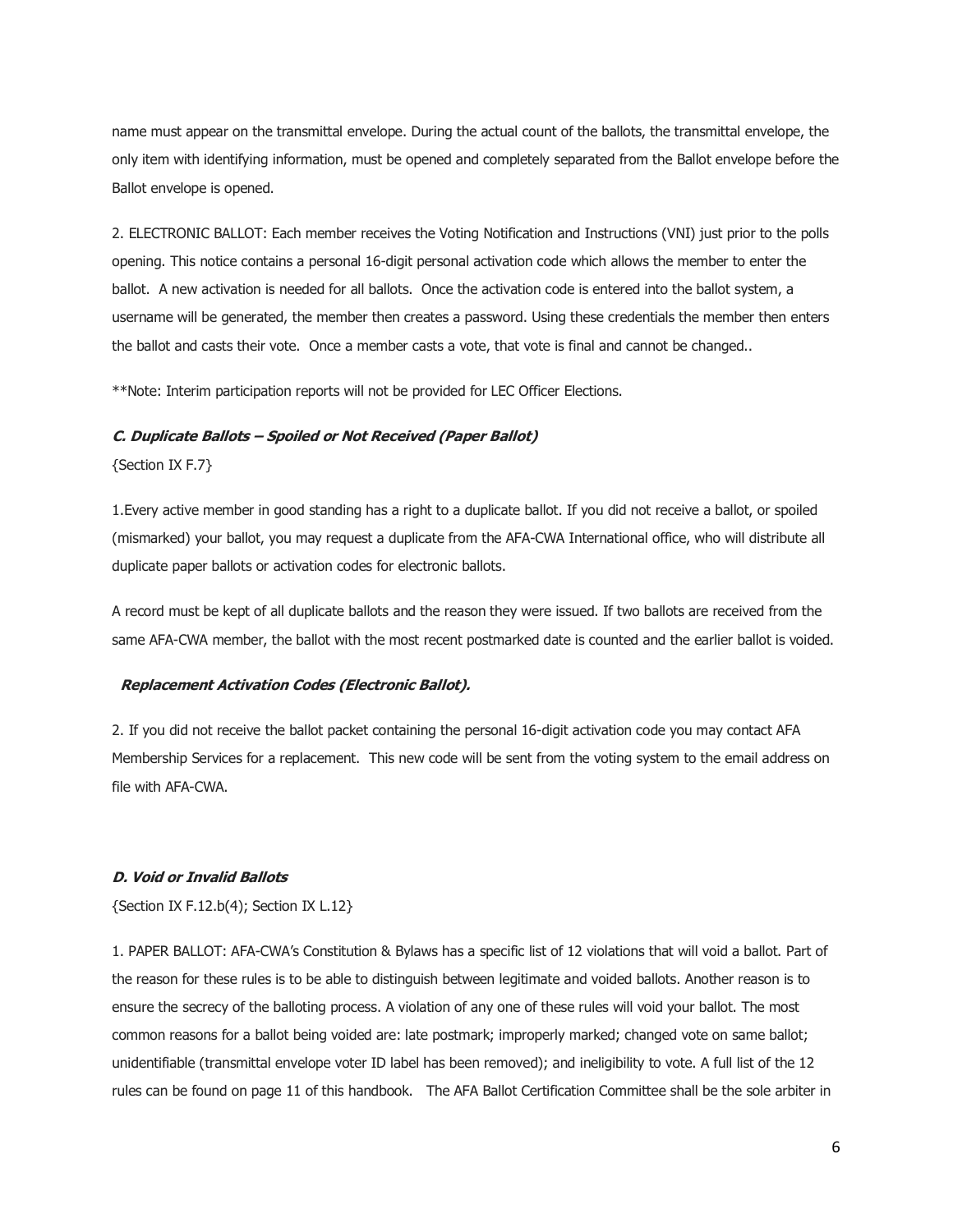ruling a ballot valid or void Section IX.F.b(5). Whenever voter intent is clear and voter secrecy is maintained,, the BCC will rule to allow as many votes as possible.

2. ELECTRONIC BALLOT: A member's status and standing are determined prior to the ballot mailing. If determined to be eligible at this time, the member remains eligible for the entire voting period. If determined to be ineligible, the member may be able to update their status or standing prior to the count, and then will remain eligible for the entire voting period. Only eligible members may cast a vote therefore there are no voided ballots during the ballot count. Once the member casts their vote, the vote is separated from the voter's credentials. Therefore, the member may not revote during that ballot, their first vote is final.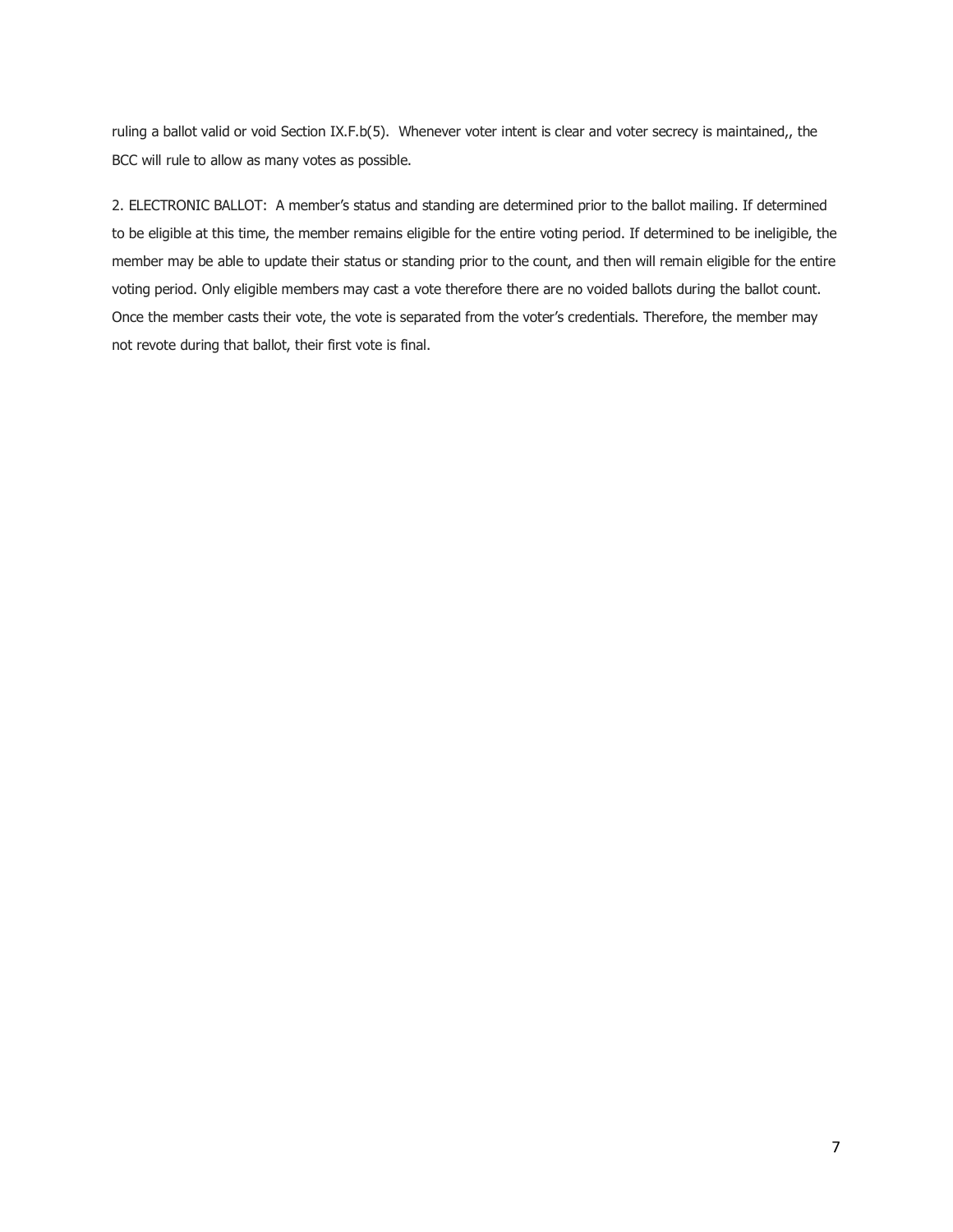# **E. Ballot Certification Committee**

{Article I O.; Section IX F.12.b(2); Section IX L.9}

The votes are counted at the AFA-CWA International office by AFA-CWA staff who serves on the Ballot Certification Committee. Only AFA-CWA staff may assist the Committee during the count.

# **F. Observing the Vote Count**

{Section IX F.12.a(2); Section IX M.8}

Any active member in good standing is allowed to be present at a vote count provided they notify the AFA-CWA International Secretary-Treasurer in advance, are present at the beginning of the count and remain until the count has been completed. The count date is printed on your ballot.

Attendance at the vote count will be at the member's own expense.

# **IV. Running for Office**

# **A. Minimum Qualifications Necessary to Run for Local Office**

{Article III C.2}

Under AFA-CWA's Constitution, you must be an active member in good standing from the Local Executive Council at the time of nomination and election. This is the only eligibility requirement in the AFA-CWA Constitution & Bylaws.

# **B. Duties and Responsibilities of Local Council Officers**

# {Article III C.3}

The duties and responsibilities of an LEC Officer are outlined in the AFA-CWA Constitution & Bylaws. However, the role of the officers is much more than can be written into any document. Members in good standing elect officers to represent them in all union business and to be their voice at the bargaining table. The Local Executive Council is charged with managing the affairs and business of the union at the Local Council level including establishing committees, conducting membership meetings, and processing grievances, to name a few. Ultimately these responsibilities fall upon the LEC President.

As a member of the Master Executive Council (MEC) and of the AFA-CWA Board of Directors (BOD), the LEC President has the ability to shape the union at every level. MECs, the highest governing bodies at each airline, direct union activity at their respective carriers and are ultimately responsible for the direction of negotiations. The AFA-CWA BOD, the highest governing body of our union, has ultimate responsibility for the direction of our union.

The LEC Vice President works at the direction of the LEC President and, in the case of the LEC President's absence, assumes responsibility for the work of the Local Council, MEC and BOD.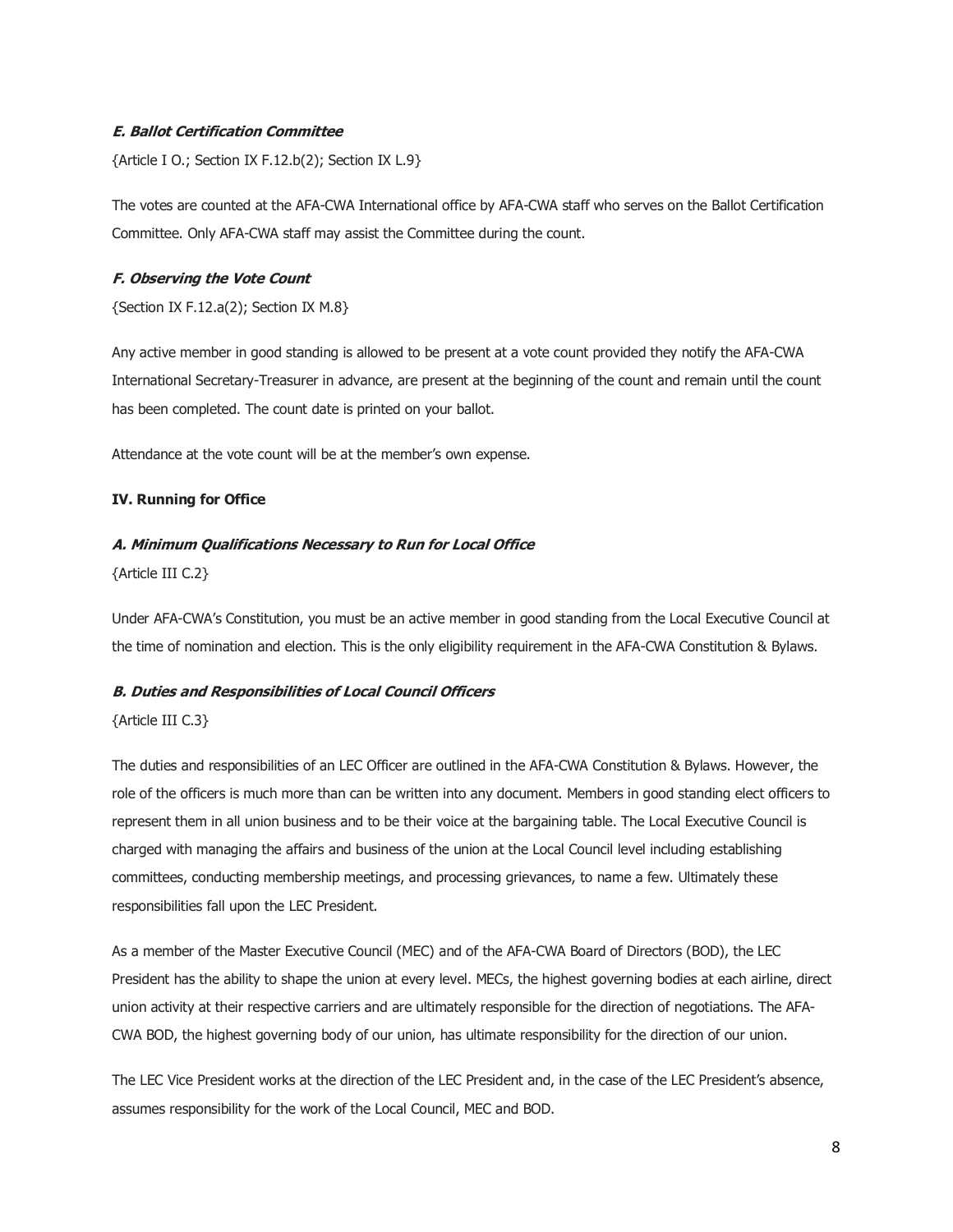The LEC Secretary assists the President in administering Local Council funds, maintaining Council records and any other duties as assigned by the President.

The Local Council Representatives (Council Reps) assist all officers of the Local Council. Council Reps shall not succeed to any vacant office in a Local Executive Council.

The role of a union officer is more than just a title; it is a whole host of responsibilities.

\*\***NOTE**: New Officer Training will be offered in 2 separate sessions prior to taking office. A 2-day New Officer Orientation will be scheduled during the 2<sup>nd</sup> full week of May and the 2<sup>nd</sup> full week of November during election cycle years. The orientation session will be followed after taking office by a second session entitled New Officer Training. The training sessions will be scheduled during the  $2<sup>nd</sup>$  full week of August and the last week of January during election cycle years.

#### **C. Experience and Skills Important to Being an Effective Officer**

Experience is extremely important and having held previous union positions is certainly useful. As with most other careers, you will not usually start at the top but begin in an entry level position. For AFA-CWA that means gaining experience by serving on a committee that interests you or volunteering to work in an unofficial capacity. Through hands-on experience you learn the structure of AFA-CWA and what representing your co-workers involves. Work experience from a past job or from volunteer work outside the union may well provide useful technical skills to support your candidacy. It is possible for a member with no previous AFA-CWA experience to get elected and be an effective leader, but it requires hard work and time to learn the job.

The flight attendant membership will expect a union officer to be familiar with the contract or, in the case of a newly organized carrier, with what the flight attendants hope to secure in a first contract. They will want their leaders to care about solving problems on and off the line. Understanding the carrier's goals and needs will help in working out problems with the company management.

The local council office must administer and maintain a budget, provide oversight and direction to flight attendants on local committees and ensure these committees function properly, be knowledgeable of business communications procedures, understand the functioning of office equipment, and be willing to acquire new skills at AFA-CWA leadership training seminars.

The actual job requirements will vary from council to council primarily because the size of AFA-CWA councils varies significantly. For a full understanding of the workload of your local council, you can talk with current local officers.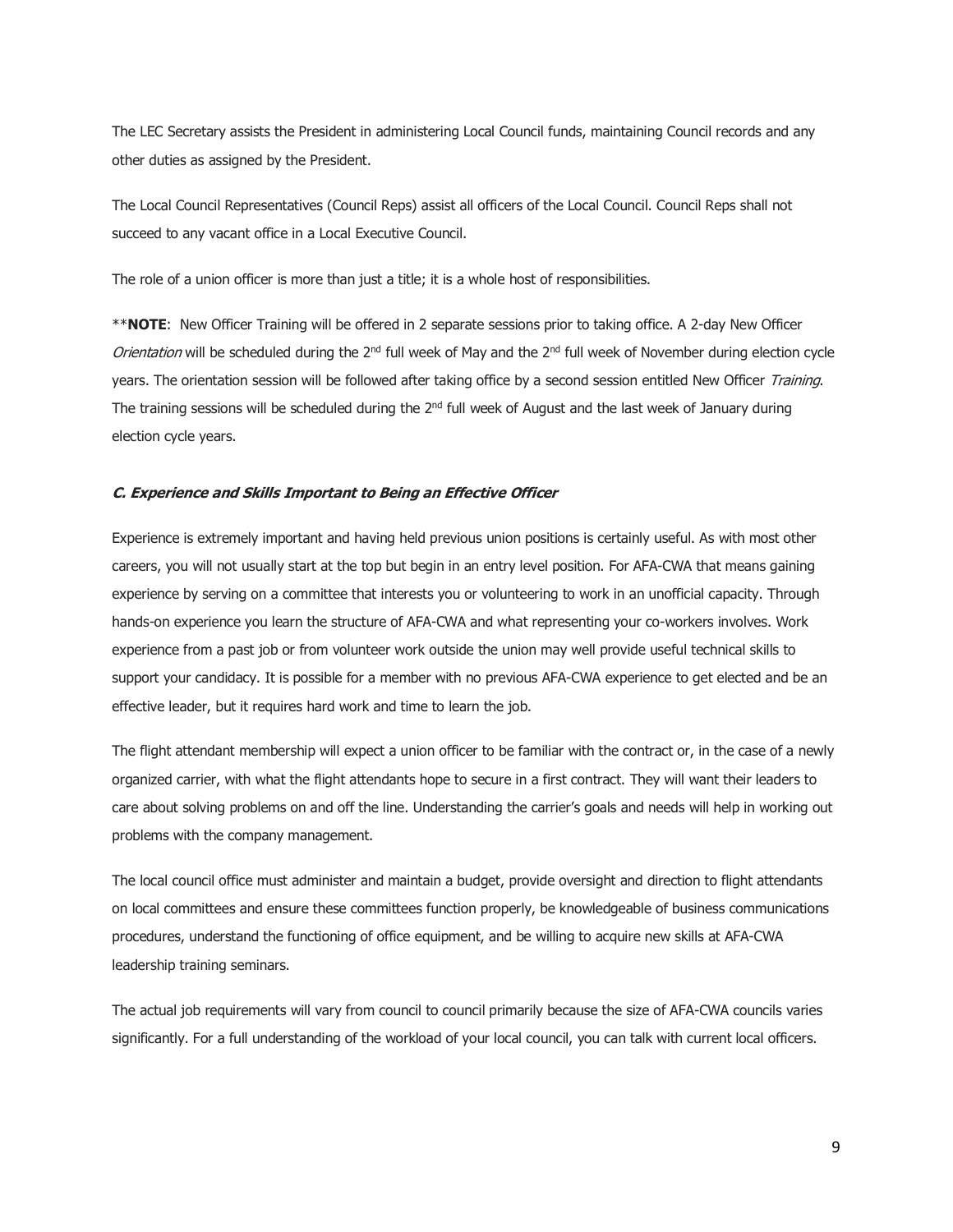Finally, commitment is essential. At times, the hours are long and the challenges trying. The support of your family will be critical. If you are determined that these difficulties will not get you down and if you are dedicated to solving problems and resolving disputes, you may find union leadership very rewarding.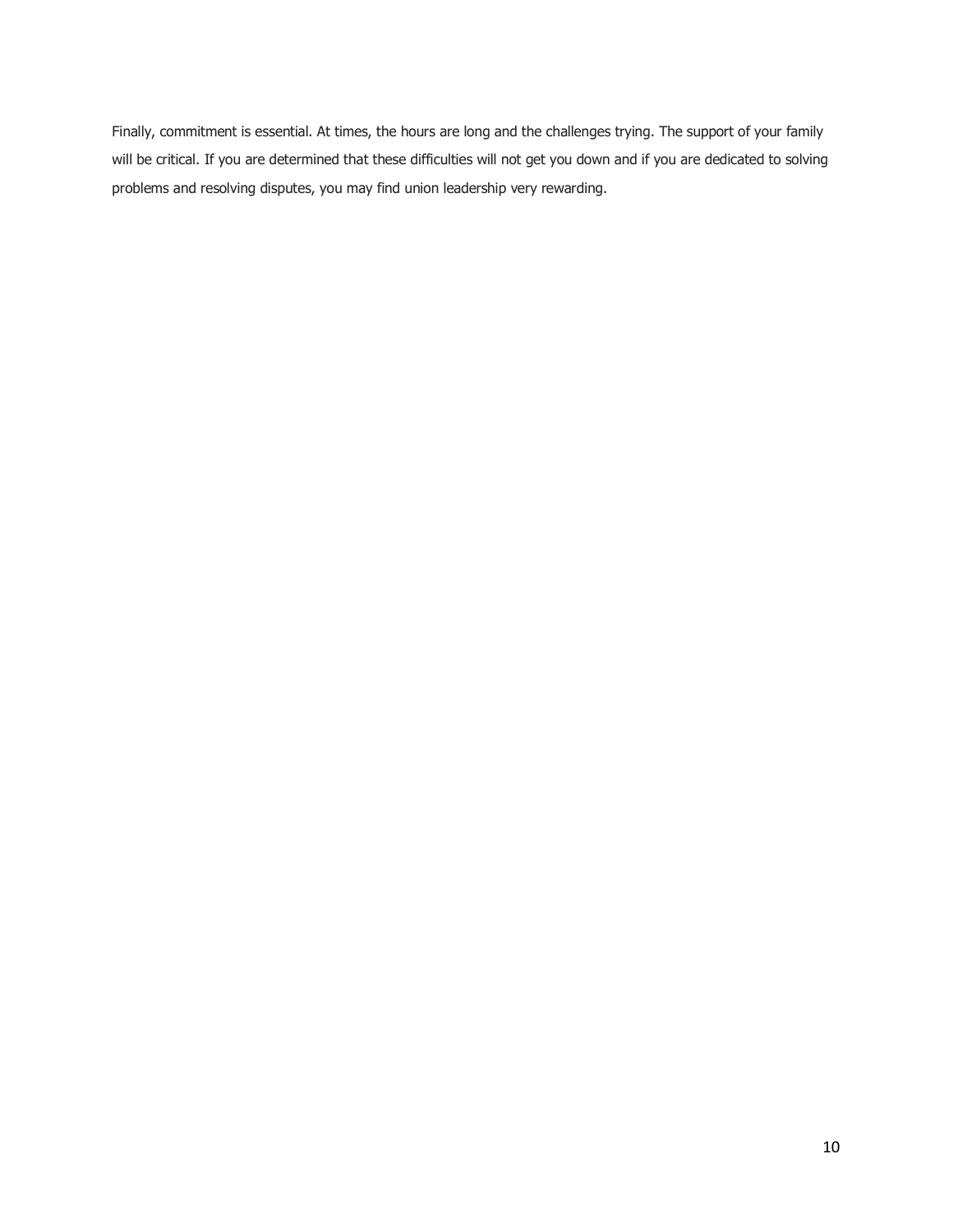## **D. Campaigning – Overview**

{Article VIII D.1}

There is no general guide for how much time is required to run a campaign or how much money a campaign will cost. Generally, the larger your council, the more work will be required if you want to win! About five to six months prior to the new term, a nomination ballot will be mailed to you. It is best for you to decide before, or very early in the nomination process, if you are going to seek office. As soon as you make your decision, let your friends and flying partners know you are interested in holding office and ask for their support.

To run an effective campaign, you will need to sacrifice a portion of your free time during the nomination and election months. Some candidates use a fellow flight attendant as a campaign coordinator to help with the work. Telephone calls, flyers, and special mailings to the members all cost money, so you will need to tap your personal funds or raise money from friends and family. Fundraising is where campaign coordinators can be a big help. Specific rules govern record keeping of campaign contributions.

Airport rules almost always require permits that specify when and where you can hand out literature on airport property. Using the U.S. Postal Service to mail campaign literature to flight attendants' homes may be an option, but will be a considerable cost at a large domicile.

There are specific AFA-CWA Constitutional rules governing the financing of campaign activities and the distribution of campaign literature. Following these rules ensures fair campaigns and election results.

## **E. AFA-CWA's Role in Campaigns**

{Article VIII D}

AFA-CWA can help a campaign in three ways: mail campaign literature at the candidate's expense; post a written statement on the union bulletin board; and make time available at a local union meeting. At no time can the AFA logo be used in any campaign material.

# **1. Distribution of Campaign Literature {Article VIII D.1}**

Any distribution of campaign literature which uses membership rosters or mailing labels must be handled by the International office. AFA-CWA must treat all candidate requests for material distribution equally. AFA-CWA cannot discriminate among candidates. AFA-CWA must comply with all reasonable requests of a candidate to distribute campaign literature at the candidate's expense. AFA-CWA will estimate the cost of complying with the request and the candidate or the candidate's spokesperson must pay this cost before the distribution is made.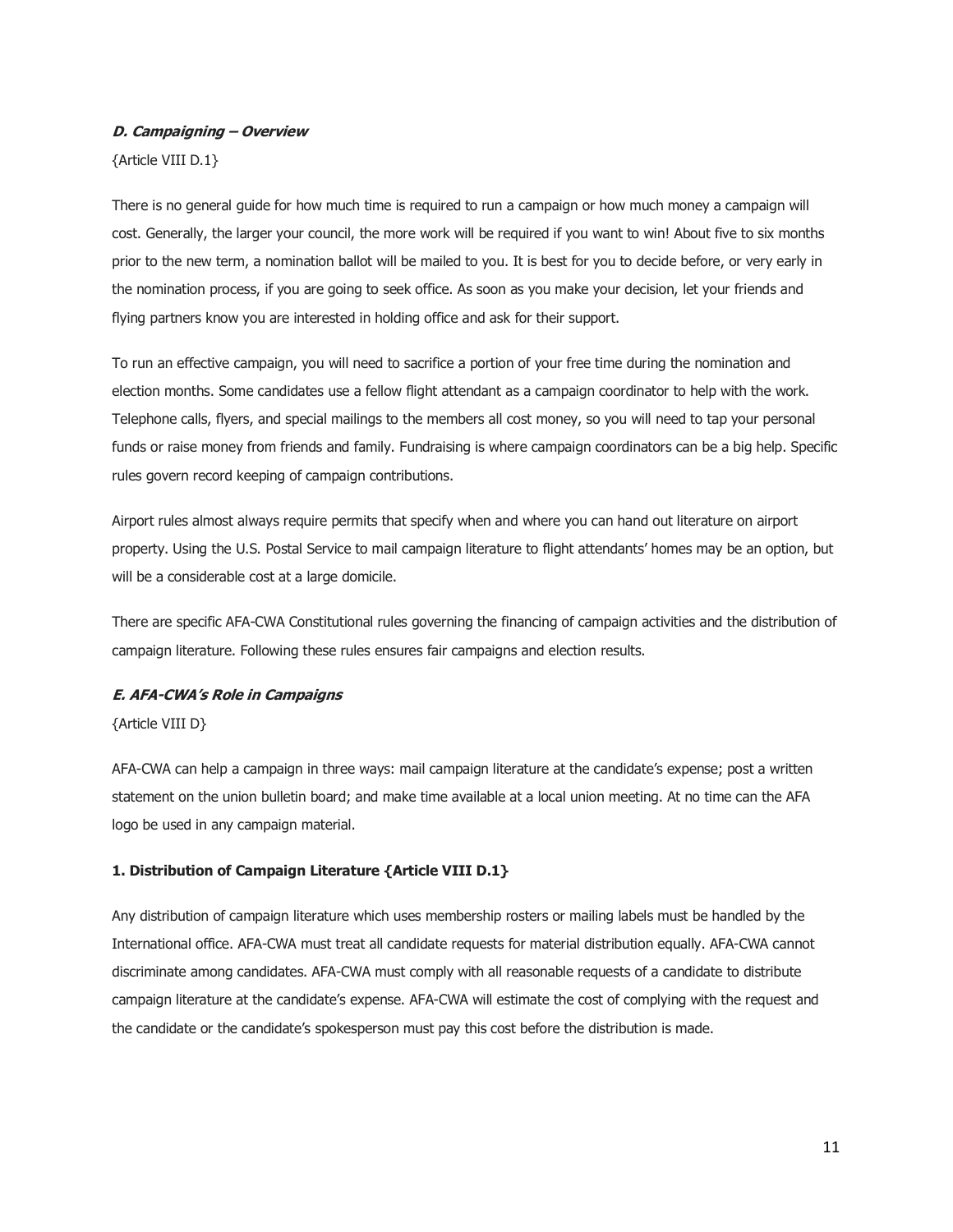Candidates may furnish campaign material ready for mailing labels to the International office. Nothing in the Constitution & Bylaws prohibits a candidate from distributing campaign materials on her/his own, providing that union membership rosters and mailing labels are not the source of the addresses.

## **2. Use of Union Bulletin Boards. {Article VIII D.3.b**}

a. All candidates for office must be given an equal opportunity to use the union bulletin board for a written statement. Candidate postings cannot be larger than an 8  $\frac{1}{2}$  x 11" piece of paper. Postings may only contain the candidate's name, the office the candidate seeks, and a brief resume of the candidate's qualifications. This is not the place to make campaign promises or describe the differences between/among the candidates.

b. The list of qualifications that may be posted on an AFA-CWA bulletin board or **social networking site** is defined as:

- AFA-CWA elected offices held & term(s) of office
- AFA-CWA appointed committee position(s) held & term(s) of office
- AFA-CWA trainings attended
- Other union offices & positions held
- Other union trainings
- Flight attendant career; airlines, dates
- Education

The bulletin board posting is not meant to be a place for campaigning. It was developed for the members to view your qualifications. Campaign literature can be distributed by other means in accordance with Article VIII D.

# **3. Use of Electronic Communication. {Article VIII D.3.b and d}**

Members campaigning for AFA-CWA officer positions may wish to use computer forums to address issues with voting members. The use of computer forums is a legally acceptable means to provide information regarding candidates and to exchange information regarding candidates, as long as company or union funds are not being used to make use of the forum. At no time may the AFA-CWA logo be used. The AFA-CWA Constitution & Bylaws permits candidates for union office to use AFA-CWA's computer forum. However, at no time may such use be financed by AFA-CWA or company funds. The rules for using the AFA-CWA computer forum or email service can be found on last page of this handbook.

The Constitution & Bylaws also allows AFA-CWA's computer forum to post the names of candidates for LEC union office positions. The Ballot Certification Committee will post the results of each nomination ballot count onto AFA-CWA's computer forum. The posting of initial results will include the airline, council number, geographic location and detailed results of each available position with the names of all candidates that received nominations for each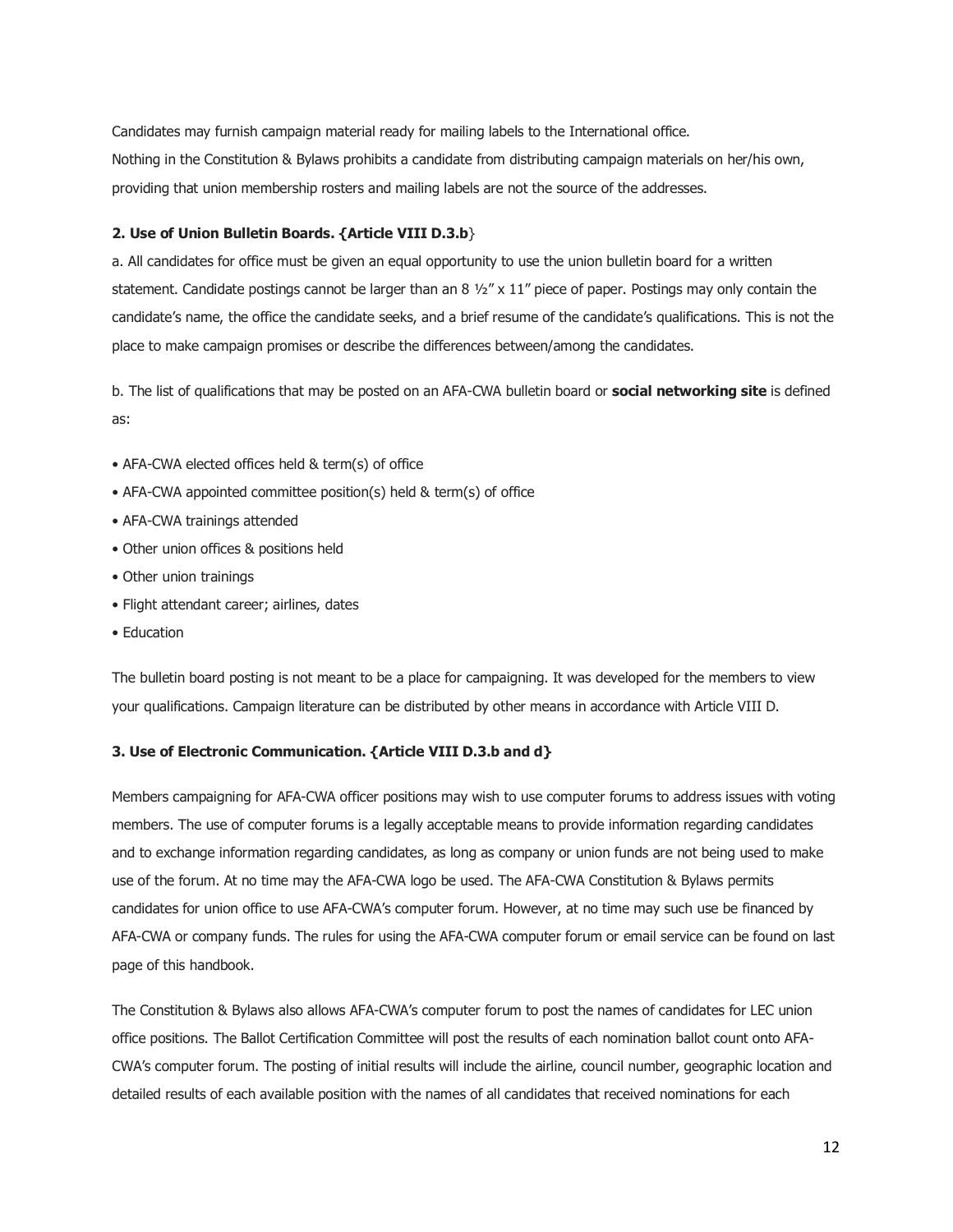position. The final certified results will be posted once the 14-day period has elapsed, and will only show the names of those candidates whose names will appear on the ballot. In the event that nomination process has failed to produce a nominee, the position will be listed followed by the message, "No candidate was successfully nominated for this position."

#### 4. Appearance at a Local Union Meeting. {Article VIII D.3.a}

Here too, all candidates must be treated equally. If Local Council is to be used for candidate debates, literature distribution or other campaign purposes, all candidates must be given equal access to the meeting. Likewise, all candidates should be notified of the planned meeting date no later than the general meeting notice. Flight pay loss for candidates may not be used for such a meeting.

# **F. Prohibited AFA-CWA Assistance**

{Article VIII D.2.a}

AFA-CWA's Constitution specifically prohibits the use of union funds, facilities, materials, or equipment (including use of union offices, copy machines, telephones, letterhead/AFA-CWA logo or newsletters) to promote anyone's candidacy for local office. Use of telephone lists (and unlisted numbers) where such lists are not available to the entire membership is not permitted. Current office holders are responsible for keeping their required duties distinctly separate from campaign activities. This applies both to campaign workers as well.

These are important prohibitions. AFA-CWA members want to know that their dues are dedicated to running the union – negotiating contracts and filing grievances, securing job protection, communicating important information to the membership, and protecting aviation safety.

#### **G. Prohibited Employer Assistance**

{Article VIII D.2.b}

AFA-CWA's Constitution also prohibits use of employer funds, facilities, materials or equipment in anyone's candidacy. This prohibition refers to any employer of a candidate, not just the airline.

Where there is an established, pre-existing practice at a carrier of permitting all flight attendants employed by the carrier to have uncensored, nondiscriminatory access to company mailboxes for the purpose of communicating with other flight attendants generally (and not merely for communication of union election campaign materials), company mailboxes may be used for the distribution of campaign materials.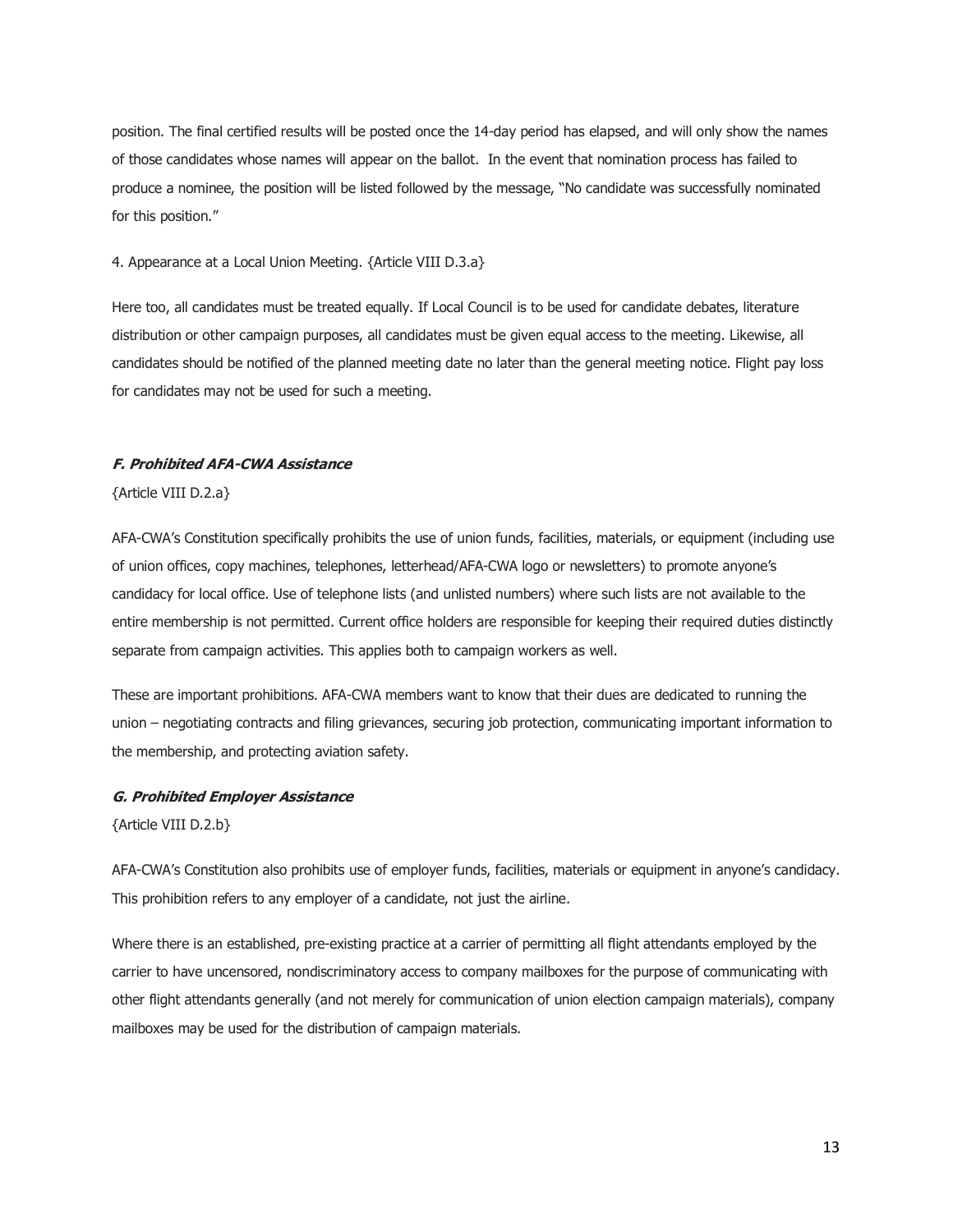All AFL-CIO unions are free and democratic and legally separate from management. Perception of improper influence can be nearly as important as the actual use of improper influence. Employees have the right to run their own unions, free of company influence.

## **H. Fundraising**

#### 1. Solicitation for Contributions {Article VIII D.2.c}

You may seek contributions for your campaign from your fellow flight attendants, friends and family. The only prohibitions on soliciting funds refer to union or corporate funds and material assistance. Soliciting contributions would be subject to the same restrictions described for campaigning activities.

# 2. Maintaining Records {Article VIII D.2.c}

If you solicit funds from others, or if people supporting your campaign solicit funds from others, a record of all collections and disbursements must be maintained. Should questions about your campaign finances arise in the future and you have to produce your records, it will be essential that these financial records are complete, wellorganized and accurate.

## **I. Conclusion**

We hope that this handbook will be helpful throughout the nomination and election process at your Council. If questions arise that you cannot get answered at the local level, you may contact the AFA-CWA International Secretary-Treasurer for assistance.

# **What Voids a Paper Ballot?**

{Section IX F.12.b.(4)}

- 1. The voter cannot be identified on the transmittal envelope. Removal of the voter ID label voids the ballot.
- 2. There is no member signature on the transmittal envelope for a duplicate ballot.
- 3. The transmittal envelope has been opened or tampered with.
- 4. The flight attendant is ineligible to vote because she or he is in bad standing (dues are delinquent).

5. The flight attendant has ceased paying dues because she or he is off the line on an extended medical or other leave and has not chosen to leave and remain active (i.e., continue to pay dues).

- 6. The ballot was received after the count was completed.
- 7. The ballot was not marked according to the instructions on the ballot.
- 8. The ballot was signed or identifiable as from a specific person.
- 9. The voter wrote comments, drawings or other notations on the ballot which were not specifically required by the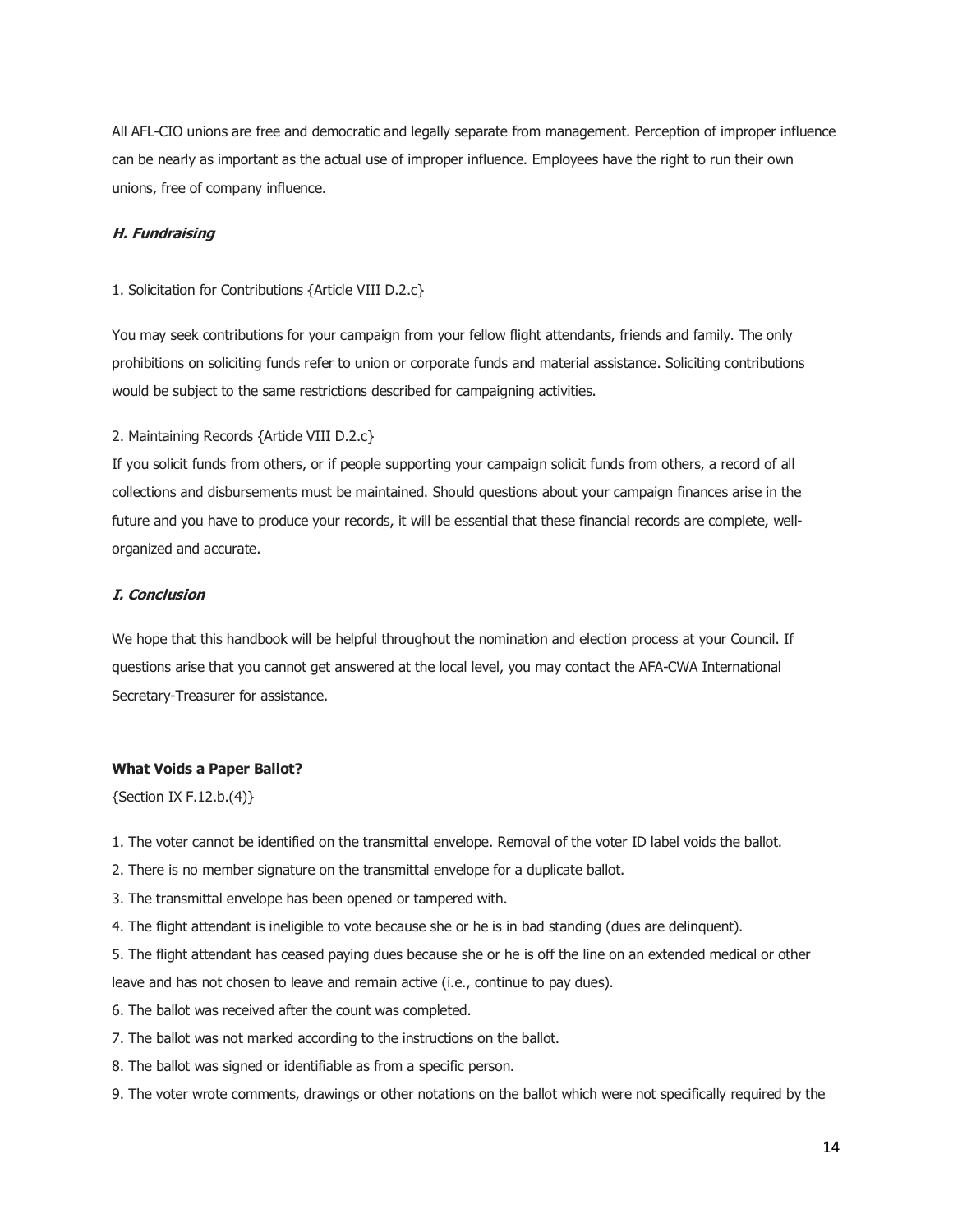ballot instructions.

- 10. There were written notations on the ballot envelope or the ballot for the Committee's attention.
- 11. The ballot was not enclosed in a separate ballot envelope.
- 12. The ballot was postmarked after the postmark deadline, known as the postmark date.